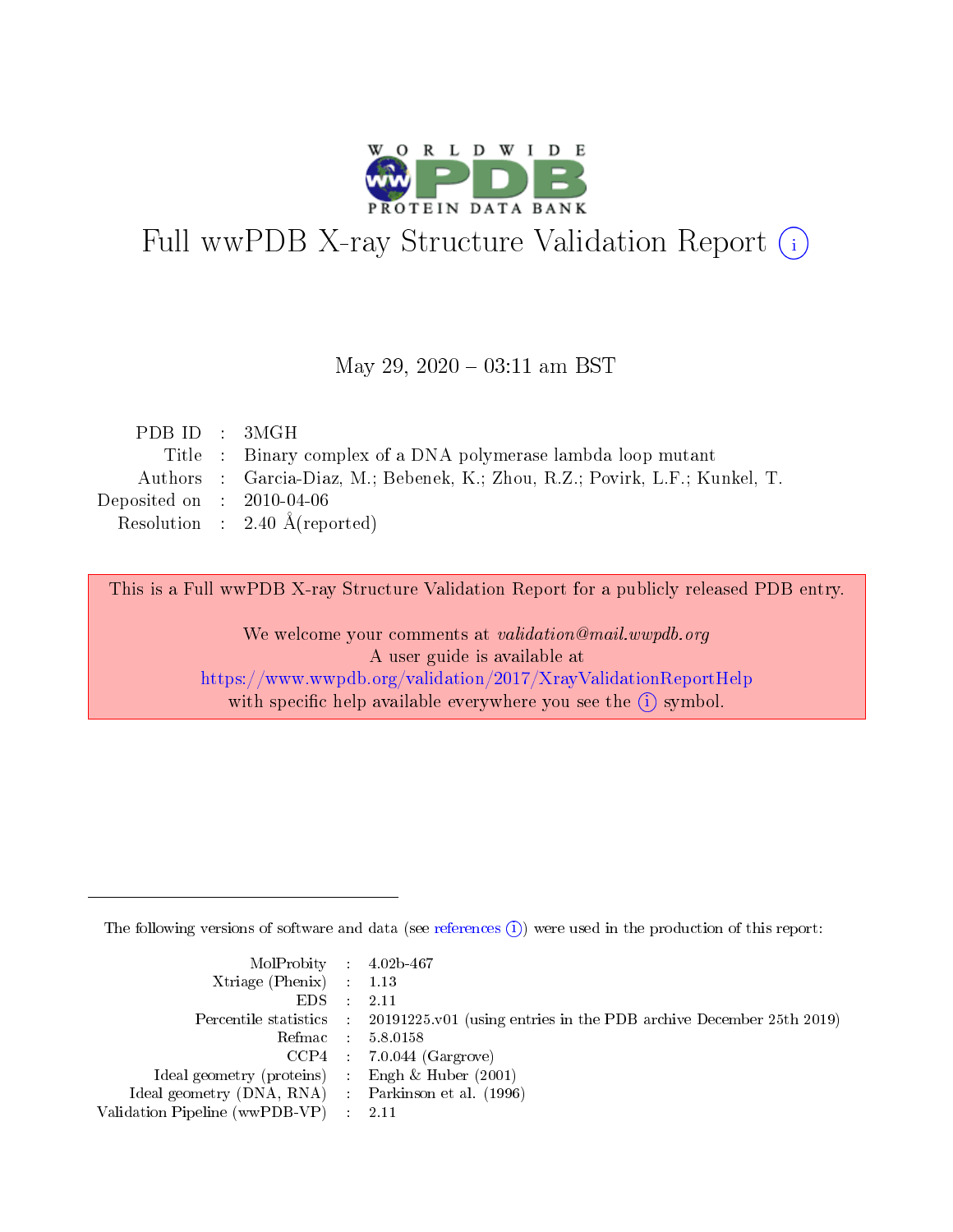# 1 [O](https://www.wwpdb.org/validation/2017/XrayValidationReportHelp#overall_quality)verall quality at a glance  $(i)$

The following experimental techniques were used to determine the structure: X-RAY DIFFRACTION

The reported resolution of this entry is 2.40 Å.

Percentile scores (ranging between 0-100) for global validation metrics of the entry are shown in the following graphic. The table shows the number of entries on which the scores are based.



| Metric                | Whole archive<br>$(\#\text{Entries})$ | Similar resolution<br>$(\#\text{Entries}, \text{resolution range}(\textup{\AA}))$ |  |  |
|-----------------------|---------------------------------------|-----------------------------------------------------------------------------------|--|--|
| $R_{free}$            | 130704                                | $3907(2.40-2.40)$                                                                 |  |  |
| Clashscore            | 141614                                | $4398(2.40-2.40)$                                                                 |  |  |
| Ramachandran outliers | 138981                                | $4318(2.40-2.40)$                                                                 |  |  |
| Sidechain outliers    | 138945                                | $4319(2.40-2.40)$                                                                 |  |  |
| RSRZ outliers         | 127900                                | $3811(2.40-2.40)$                                                                 |  |  |

The table below summarises the geometric issues observed across the polymeric chains and their fit to the electron density. The red, orange, yellow and green segments on the lower bar indicate the fraction of residues that contain outliers for  $>=3, 2, 1$  and 0 types of geometric quality criteria respectively. A grey segment represents the fraction of residues that are not modelled. The numeric value for each fraction is indicated below the corresponding segment, with a dot representing fractions  $\epsilon=5\%$  The upper red bar (where present) indicates the fraction of residues that have poor fit to the electron density. The numeric value is given above the bar.

| Mol            | Chain         | Length          |                      | Quality of chain |                             |  |  |  |  |  |  |  |
|----------------|---------------|-----------------|----------------------|------------------|-----------------------------|--|--|--|--|--|--|--|
|                | А             | 329             | 80%                  |                  | 16%<br>$\ddot{\phantom{0}}$ |  |  |  |  |  |  |  |
|                | $\mathcal{C}$ | 329             | $\frac{0}{6}$<br>81% |                  | 16%<br>$\bullet\bullet$     |  |  |  |  |  |  |  |
| $\overline{2}$ | E             | 11              | 45%                  | 45%              | 9%                          |  |  |  |  |  |  |  |
| $\overline{2}$ | $\mathbf T$   | 11              | 45%                  | 55%              |                             |  |  |  |  |  |  |  |
| 3              | $\mathbf{F}$  | $6\phantom{.}6$ | 17%                  | 83%              |                             |  |  |  |  |  |  |  |
| 3              | D             | $6\phantom{.}6$ | 67%                  |                  | 33%                         |  |  |  |  |  |  |  |

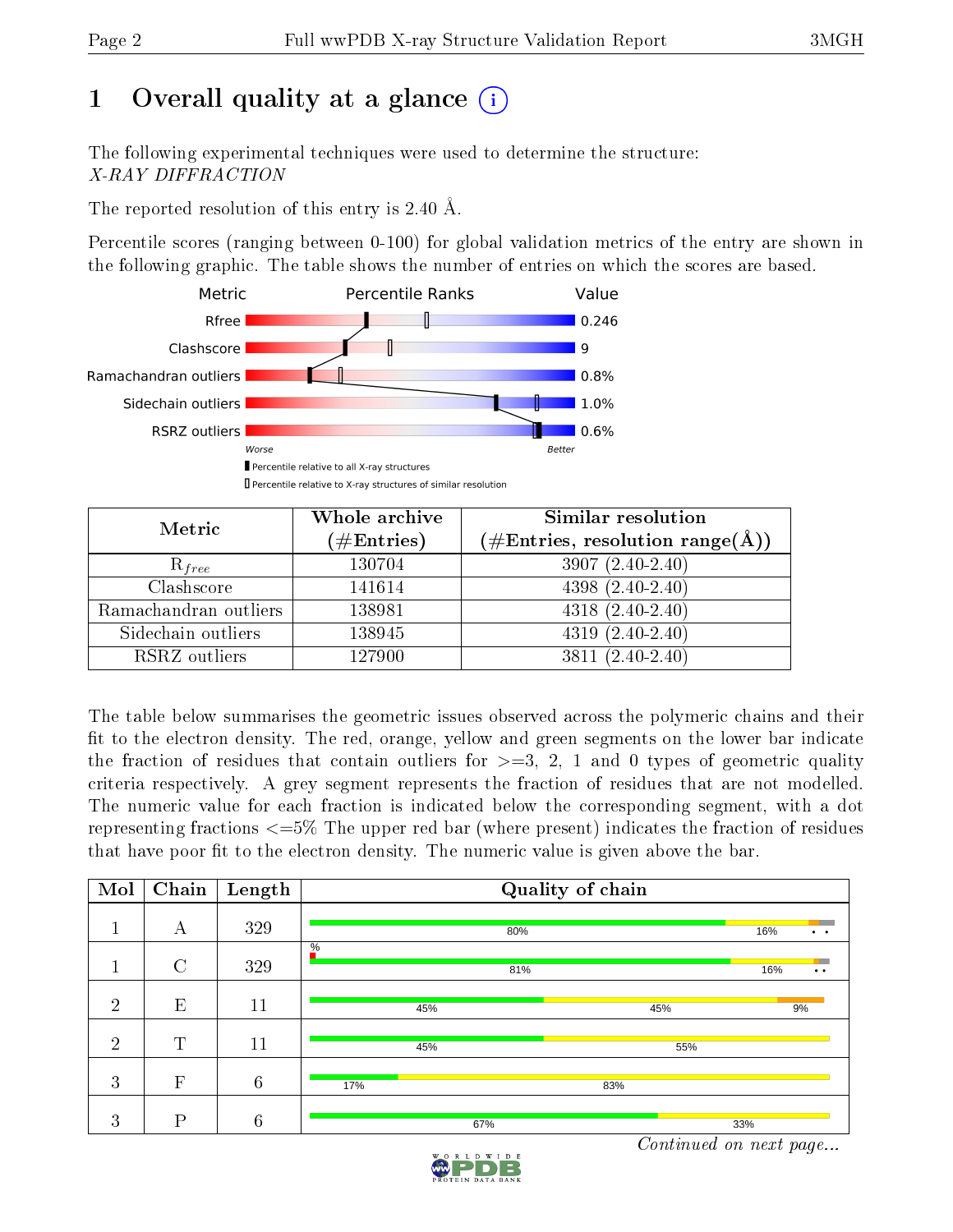Continued from previous page...

| Mol | $\vert$ Chain $\vert$ Length | Quality of chain |     |     |  |  |  |  |  |
|-----|------------------------------|------------------|-----|-----|--|--|--|--|--|
|     |                              | 75%              |     | 25% |  |  |  |  |  |
|     |                              | 50%              | 25% | 25% |  |  |  |  |  |

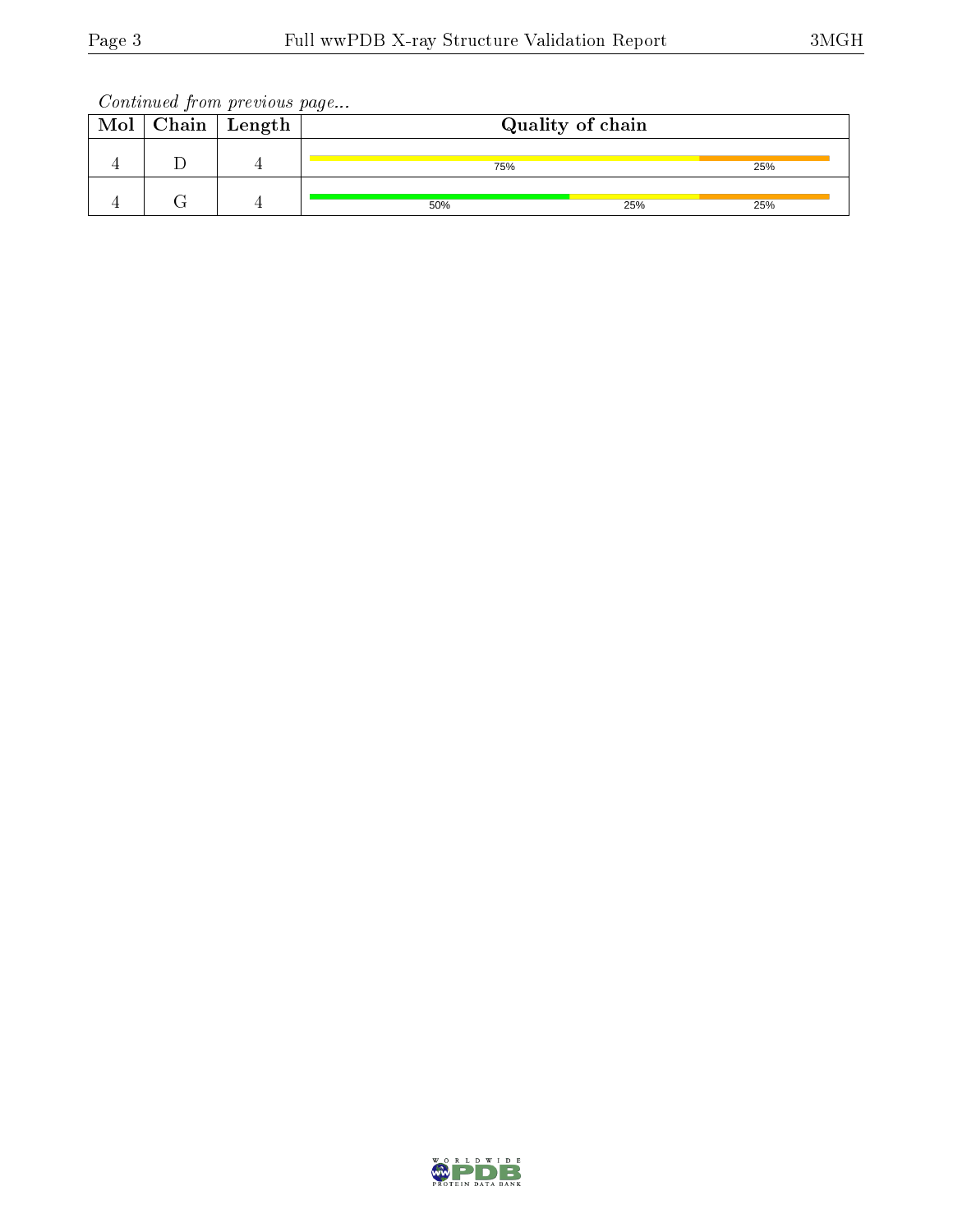# 2 Entry composition  $\left( \cdot \right)$

There are 6 unique types of molecules in this entry. The entry contains 6194 atoms, of which 0 are hydrogens and 0 are deuteriums.

In the tables below, the ZeroOcc column contains the number of atoms modelled with zero occupancy, the AltConf column contains the number of residues with at least one atom in alternate conformation and the Trace column contains the number of residues modelled with at most 2 atoms.

Molecule 1 is a protein called DNA polymerase lambda.

| Mol | Chain   Residues |                          |      | Atoms |     |    | $\rm ZeroOcc \mid AltConf \mid Trace$ |  |
|-----|------------------|--------------------------|------|-------|-----|----|---------------------------------------|--|
|     | 319              | $\rm Total$<br>2484      | 1565 | 449   | 458 | 12 |                                       |  |
|     | 321              | $\mathrm{Total}$<br>2493 | 1572 | 451   | 458 | 12 |                                       |  |

There are 8 discrepancies between the modelled and reference sequences:

| Chain         | Residue | Modelled   | Actual | Comment               | Reference  |
|---------------|---------|------------|--------|-----------------------|------------|
| А             | 463     | <b>LYS</b> |        | <b>SEE REMARK 999</b> | UNP Q9UGP5 |
| А             | 464     | <b>GLY</b> |        | <b>SEE REMARK 999</b> | UNP Q9UGP5 |
| А             | 470     | <b>GLU</b> |        | <b>SEE REMARK 999</b> | UNP Q9UGP5 |
| А             | 471     | <b>THR</b> |        | <b>SEE REMARK 999</b> | UNP Q9UGP5 |
| $\mathcal{C}$ | 463     | <b>LYS</b> |        | <b>SEE REMARK 999</b> | UNP Q9UGP5 |
| $\mathcal{C}$ | 464     | <b>GLY</b> |        | <b>SEE REMARK 999</b> | UNP Q9UGP5 |
| $\mathcal{C}$ | 470     | <b>GLU</b> |        | <b>SEE REMARK 999</b> | UNP Q9UGP5 |
| $\cap$        | 471     | <b>THR</b> |        | <b>SEE REMARK 999</b> | UNP Q9UGP5 |

• Molecule 2 is a DNA chain called DNA (5'-D(\*CP\*GP\*GP\*CP\*AP\*GP\*TP\*AP\*CP\*TP\*  $\text{G}$ )-3').

| $\blacksquare$ Mol $\blacksquare$ |   | Chain   Residues |              |        | Atoms |  |  | ZeroOcc   AltConf   Trace |  |
|-----------------------------------|---|------------------|--------------|--------|-------|--|--|---------------------------|--|
|                                   | m |                  | Total C N O  |        |       |  |  |                           |  |
|                                   |   | 224              | 107 43 64 10 |        |       |  |  |                           |  |
|                                   | Ε |                  | Total C N O  |        |       |  |  |                           |  |
|                                   |   |                  | 224          | 107 43 |       |  |  |                           |  |

• Molecule 3 is a DNA chain called DNA  $(5'-D(*CP*AP*GP*TP*AP*C)-3')$ .

| Mol | Chain   Residues | $\rm{Atoms}$        |  |          |  |  | $\text{ZeroOcc} \mid \text{AltConf} \mid \text{Trace}$ |  |
|-----|------------------|---------------------|--|----------|--|--|--------------------------------------------------------|--|
|     |                  | Total C N O<br>119. |  | 58 23 33 |  |  |                                                        |  |

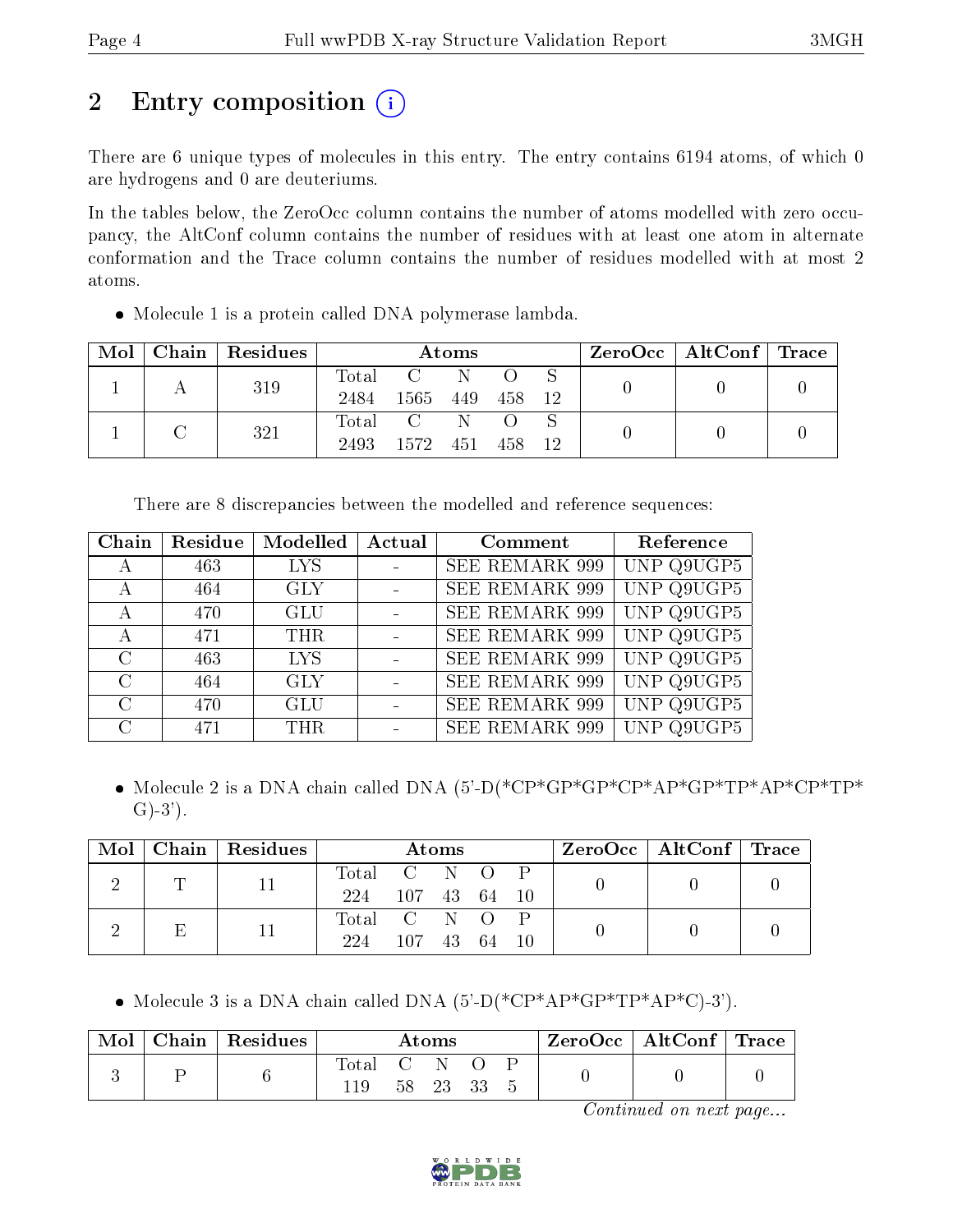Continued from previous page...

| Mol | Chain   Residues | $\rm\bf Atoms$ |     |       |  |  | $\text{ZeroOcc} \mid \text{AltConf} \mid \text{Trace}$ |  |
|-----|------------------|----------------|-----|-------|--|--|--------------------------------------------------------|--|
|     |                  | Total<br>119   | 58. | 23 33 |  |  |                                                        |  |

• Molecule 4 is a DNA chain called DNA  $(5'-D(P*GP*CP*CP*G)-3')$ .

|  |  | $\text{Mol}$   Chain   Residues |               | <b>Atoms</b> |  |  |  |  | ZeroOcc   AltConf   Trace |  |
|--|--|---------------------------------|---------------|--------------|--|--|--|--|---------------------------|--|
|  |  |                                 | Total C N O P |              |  |  |  |  |                           |  |
|  |  | 83 38 16 25 4                   |               |              |  |  |  |  |                           |  |
|  |  |                                 | Total C N O P |              |  |  |  |  |                           |  |
|  |  | 83 38 16 25 4                   |               |              |  |  |  |  |                           |  |

Molecule 5 is SODIUM ION (three-letter code: NA) (formula: Na).

|  | Mol   Chain   Residues | Atoms    | $ZeroOcc \   \ AltConf \  $ |
|--|------------------------|----------|-----------------------------|
|  |                        | Total Na |                             |
|  |                        | Total Na |                             |

• Molecule 6 is water.

| Mol             | Chain            | Residues       | Atoms                                 |                | $ZeroOcc \mid AltConf \mid$ |
|-----------------|------------------|----------------|---------------------------------------|----------------|-----------------------------|
| 6               | $\boldsymbol{A}$ | 171            | Total<br>$\overline{O}$<br>171<br>171 | $\overline{0}$ | $\boldsymbol{0}$            |
| 6               | $\mathbf T$      | 19             | Total<br>$\Omega$<br>19<br>19         | $\overline{0}$ | $\overline{0}$              |
| 6               | $\mathbf{P}$     | 11             | Total<br>$\overline{O}$<br>11<br>11   | $\overline{0}$ | 0                           |
| 6               | D                | $\overline{7}$ | $\overline{O}$<br>Total<br>7<br>7     | $\overline{0}$ | $\overline{0}$              |
| $6\phantom{.}6$ | $\mathcal{C}$    | 126            | Total<br>$\Omega$<br>126<br>126       | $\overline{0}$ | $\overline{0}$              |
| 6               | E                | 14             | Total<br>$\Omega$<br>14<br>14         | $\overline{0}$ | $\overline{0}$              |
| $6\phantom{.}6$ | $\mathbf F$      | $\overline{7}$ | Total<br>$\overline{O}$<br>7<br>7     | $\overline{0}$ | $\overline{0}$              |
| 6               | G                | $\sqrt{6}$     | Total<br>Ω<br>6<br>6                  | $\overline{0}$ | $\overline{0}$              |

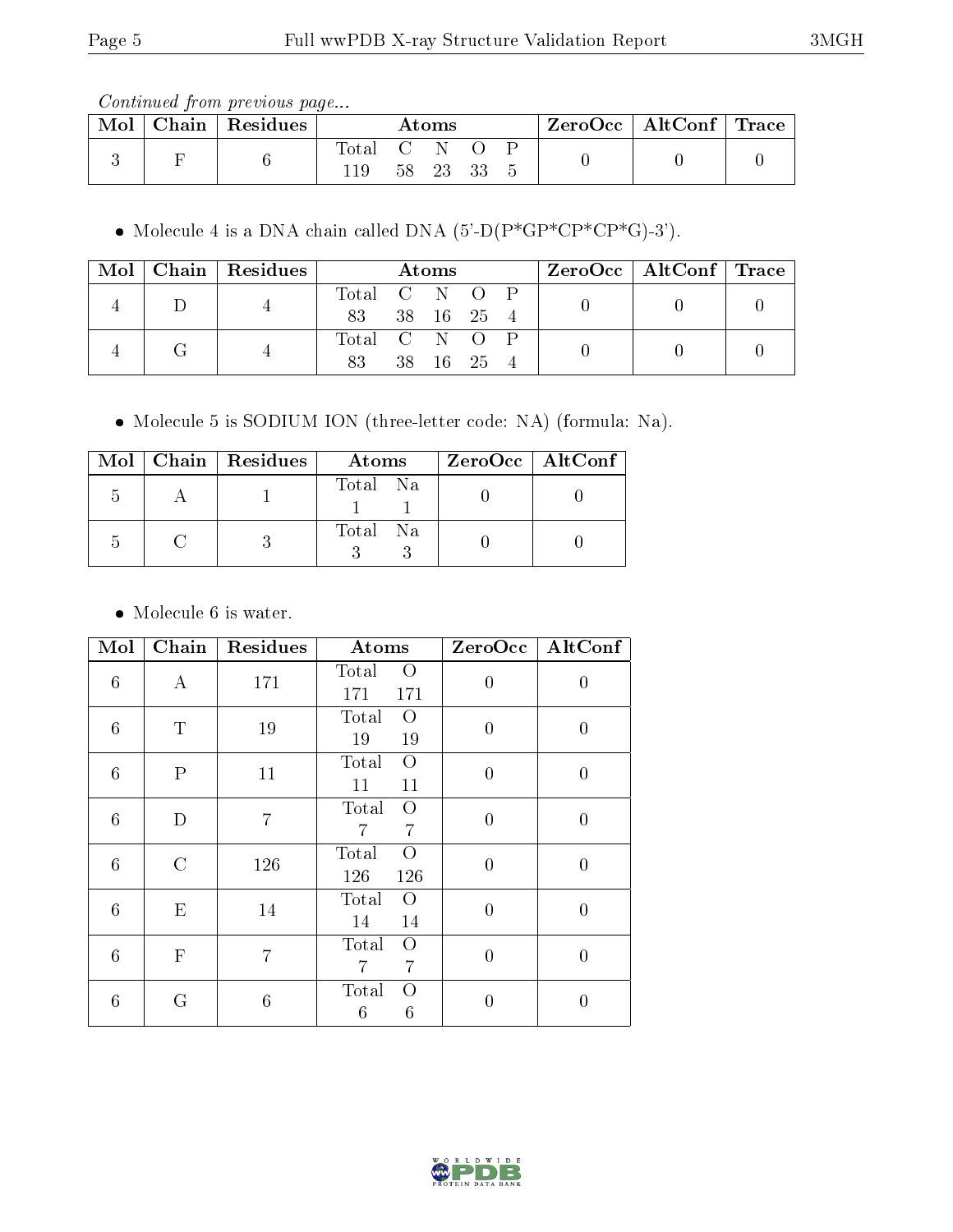## 3 Residue-property plots  $(i)$

These plots are drawn for all protein, RNA and DNA chains in the entry. The first graphic for a chain summarises the proportions of the various outlier classes displayed in the second graphic. The second graphic shows the sequence view annotated by issues in geometry and electron density. Residues are color-coded according to the number of geometric quality criteria for which they contain at least one outlier: green  $= 0$ , yellow  $= 1$ , orange  $= 2$  and red  $= 3$  or more. A red dot above a residue indicates a poor fit to the electron density (RSRZ  $> 2$ ). Stretches of 2 or more consecutive residues without any outlier are shown as a green connector. Residues present in the sample, but not in the model, are shown in grey.



• Molecule 1: DNA polymerase lambda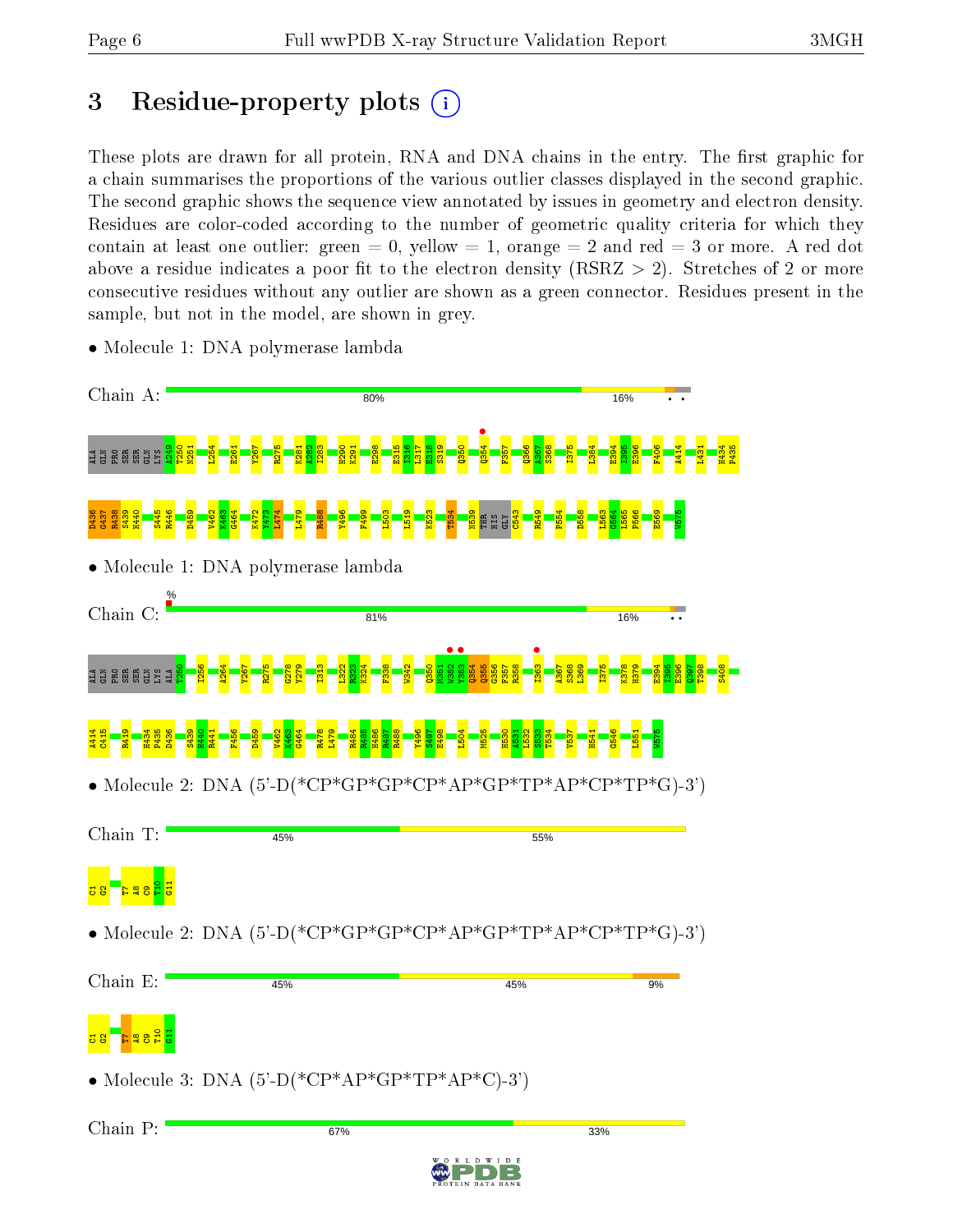| <b>Service Service</b> |  |
|------------------------|--|

• Molecule 3: DNA  $(5'-D(*\text{CP*AP*GP*TP*AP*C})-3')$ 

| Chain $F:$            | 17%                                                        | 83% |     |
|-----------------------|------------------------------------------------------------|-----|-----|
| <mark>공일않법 발</mark> 용 |                                                            |     |     |
|                       | • Molecule 4: DNA $(5^{\circ}$ -D $(P*GP*CP*CP*GP*G)$ -3') |     |     |
|                       |                                                            |     |     |
| $Chain D$ :           | 75%                                                        |     | 25% |
|                       |                                                            |     |     |
|                       | • Molecule 4: DNA $(5'-D(P*GP*CP*CP*G)-3')$                |     |     |
|                       |                                                            |     |     |
| Chain $G$ :           | 50%                                                        | 25% | 25% |
| <mark>급 암 양</mark> ვ  |                                                            |     |     |

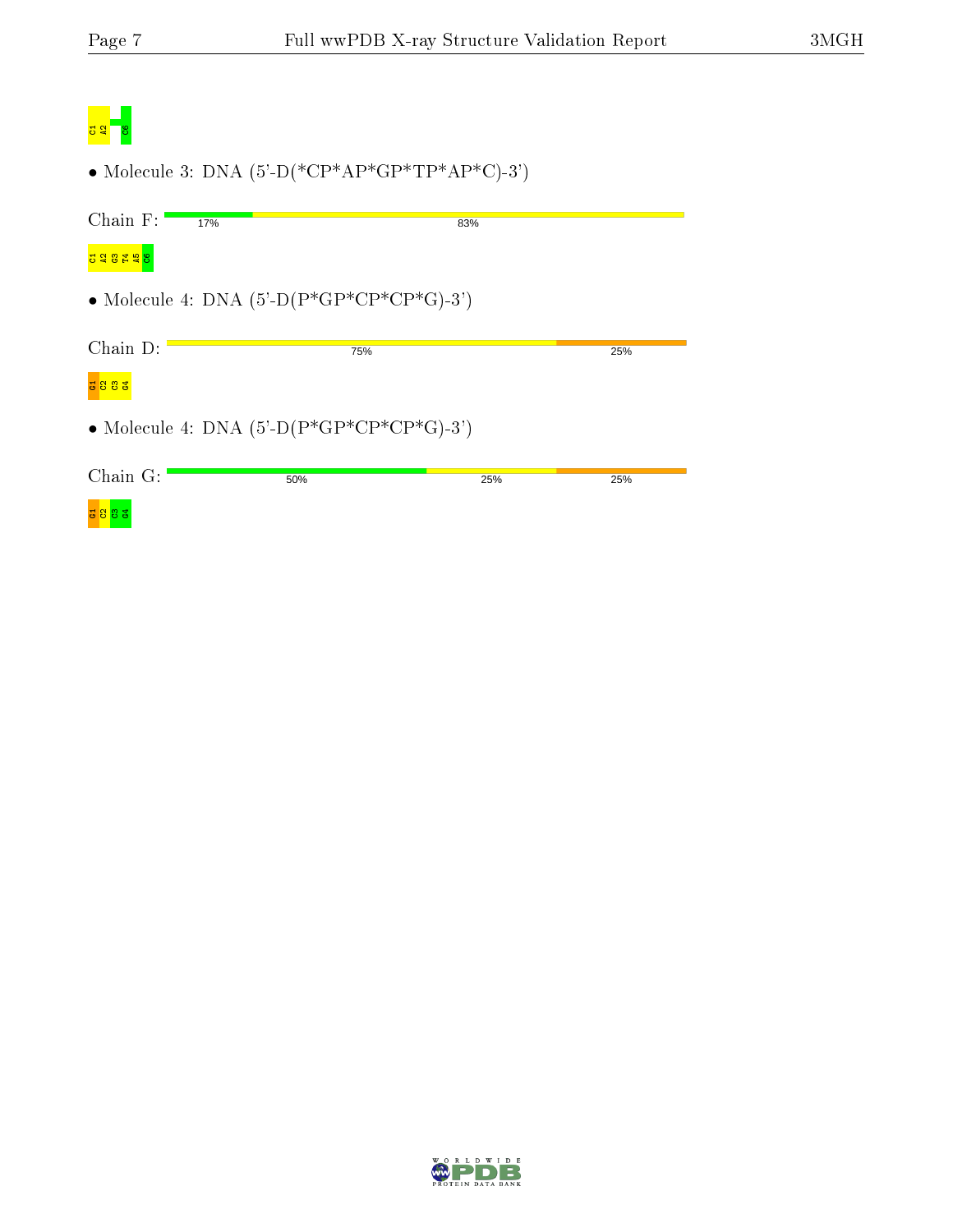## 4 Data and refinement statistics  $(i)$

| Property                                                                | Value                                              | Source     |
|-------------------------------------------------------------------------|----------------------------------------------------|------------|
| Space group                                                             | P 21 21 2                                          | Depositor  |
| Cell constants                                                          | 190.89Å 58.73Å<br>$96.00\text{\AA}$                | Depositor  |
| a, b, c, $\alpha$ , $\beta$ , $\gamma$                                  | $90.00^{\circ}$<br>$90.00^{\circ}$ $90.00^{\circ}$ |            |
| Resolution $(A)$                                                        | $48.46 - 2.40$                                     | Depositor  |
|                                                                         | $48.46 - 2.40$                                     | <b>EDS</b> |
| % Data completeness                                                     | $95.6(48.46-2.40)$                                 | Depositor  |
| (in resolution range)                                                   | 95.6 (48.46-2.40)                                  | <b>EDS</b> |
| $R_{merge}$                                                             | (Not available)                                    | Depositor  |
| $\mathrm{R}_{sym}$                                                      | (Not available)                                    | Depositor  |
| $\langle I/\sigma(I) \rangle^{-1}$                                      | $2.47$ (at $2.39\text{\AA}$ )                      | Xtriage    |
| Refinement program                                                      | <b>PHENIX</b>                                      | Depositor  |
| $R, R_{free}$                                                           | 0.209, 0.261                                       | Depositor  |
|                                                                         | 0.195,<br>0.246                                    | DCC        |
| $\mathcal{R}_{free}$ test set                                           | $\overline{2051}$ reflections $(4.97\%)$           | wwPDB-VP   |
| Wilson B-factor $(A^2)$                                                 | 44.8                                               | Xtriage    |
| Anisotropy                                                              | 0.247                                              | Xtriage    |
| Bulk solvent $k_{sol}(\mathrm{e}/\mathrm{A}^3),\,B_{sol}(\mathrm{A}^2)$ | 0.30, 39.5                                         | <b>EDS</b> |
| L-test for twinning <sup>2</sup>                                        | $< L >$ = 0.46, $< L^2 >$ = 0.29                   | Xtriage    |
| Estimated twinning fraction                                             | No twinning to report.                             | Xtriage    |
| $F_o, F_c$ correlation                                                  | 0.94                                               | <b>EDS</b> |
| Total number of atoms                                                   | 6194                                               | wwPDB-VP   |
| Average B, all atoms $(A^2)$                                            | 44.0                                               | wwPDB-VP   |

Xtriage's analysis on translational NCS is as follows: The largest off-origin peak in the Patterson function is  $14.16\%$  of the height of the origin peak. No significant pseudotranslation is detected.

<sup>&</sup>lt;sup>2</sup>Theoretical values of  $\langle |L| \rangle$ ,  $\langle L^2 \rangle$  for acentric reflections are 0.5, 0.333 respectively for untwinned datasets, and 0.375, 0.2 for perfectly twinned datasets.



<span id="page-7-1"></span><span id="page-7-0"></span><sup>1</sup> Intensities estimated from amplitudes.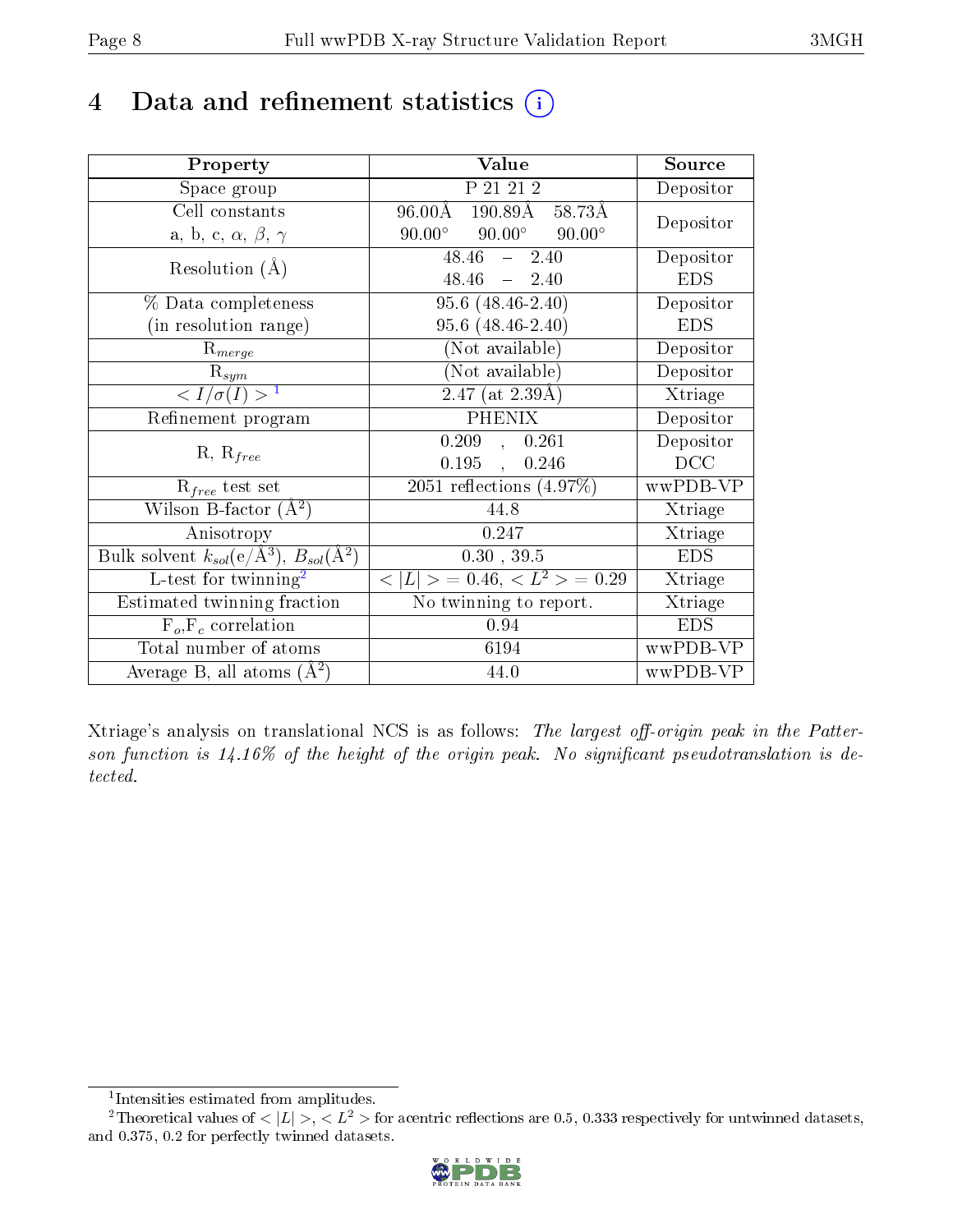# 5 Model quality  $(i)$

## 5.1 Standard geometry  $(i)$

Bond lengths and bond angles in the following residue types are not validated in this section: NA

The Z score for a bond length (or angle) is the number of standard deviations the observed value is removed from the expected value. A bond length (or angle) with  $|Z| > 5$  is considered an outlier worth inspection. RMSZ is the root-mean-square of all Z scores of the bond lengths (or angles).

| Chain<br>Mol |   |      | <b>Bond lengths</b> | Bond angles |                                   |
|--------------|---|------|---------------------|-------------|-----------------------------------|
|              |   | RMSZ | Z  > 5              | RMSZ        | Z  > 5                            |
|              | А | 0.39 | 0/2535              | 0.54        | $1/3424~(0.0\%)$                  |
|              |   | 0.36 | 0/2545              | 0.50        | 0/3438                            |
| 2            | E | 0.76 | 0/251               | 1.35        | $(0.3\%)$<br>$^\prime 386$        |
| 2            | T | 0.75 | 0/251               | 1.58        | $\overline{5/386}(1.3\%)$         |
| 3            | F | 0.63 | 0/133               | 1.21        | 0/203                             |
| 3            | Ρ | 0.71 | 0/133               | 1.33        | $(0.5\%)$<br>$^\prime203$ .       |
| 4            | Ð | 1.24 | $(1.1\%)$<br>1/92   | 0.99        | $^{\prime}138$<br>$\sim 0$        |
| 4            | G | 1.32 | $(1.1\%)$<br>'92    | 1.12        | $^{\prime}138$<br>$\overline{0}$  |
|              |   | 0.48 | 2/6032<br>$(0.0\%)$ | 0.74        | $(0.1\%)$<br>$^{\prime}8316$<br>8 |

All (2) bond length outliers are listed below:

| $\operatorname{Mol}$ |  |    | $\mid$ Chain $\mid$ Res $\mid$ Type $\mid$ Atoms | $\mathbf{Z}$ | Observed( $\AA$ )   Ideal( $\AA$ ) |     |
|----------------------|--|----|--------------------------------------------------|--------------|------------------------------------|-----|
|                      |  | DG | $OP3-P$                                          | $-10.56$     | .48                                |     |
|                      |  | DG | $OP3-P$                                          | $-10.30$     | .48                                | .61 |

All (8) bond angle outliers are listed below:

| Mol            | Chain | Res            | <b>Type</b> | Atoms                    | $\mathbf{Z}$ | Observed $\binom{o}{c}$ | Ideal $(°)$ |
|----------------|-------|----------------|-------------|--------------------------|--------------|-------------------------|-------------|
| $\overline{2}$ | Τ     | 7              | DT          | $O4'$ -C1'-N1            | 6.91         | 112.84                  | 108.00      |
| $\overline{2}$ | T     | 7              | DT          | $P-O5'-C5'$              | $-6.57$      | 110.38                  | 120.90      |
| $\overline{2}$ | Ε     | 7              | DT          | $O4'-C1'-C2'$            | $-6.48$      | 100.71                  | 105.90      |
| $\overline{2}$ | Τ     | 11             | DG          | $\overline{O4'}$ -C1'-N9 | 6.39         | 112.47                  | 108.00      |
| $\overline{2}$ | T     | 7              | DT          | $C1'$ - $O4'$ - $C4'$    | $-5.76$      | 104.34                  | 110.10      |
| 3              | P     | $\overline{2}$ | DА          | $O4'$ -C1'-N9            | $-5.75$      | 103.98                  | 108.00      |
| $\overline{2}$ | Τ     | 8              | DА          | $P-O3'-C3'$              | 5.10         | 125.82                  | 119.70      |
|                |       | 488            | $\rm{ARG}$  | $CG$ - $CD$ - $NE$       | $-5.03$      | 101.24                  | 111.80      |

There are no chirality outliers.

There are no planarity outliers.

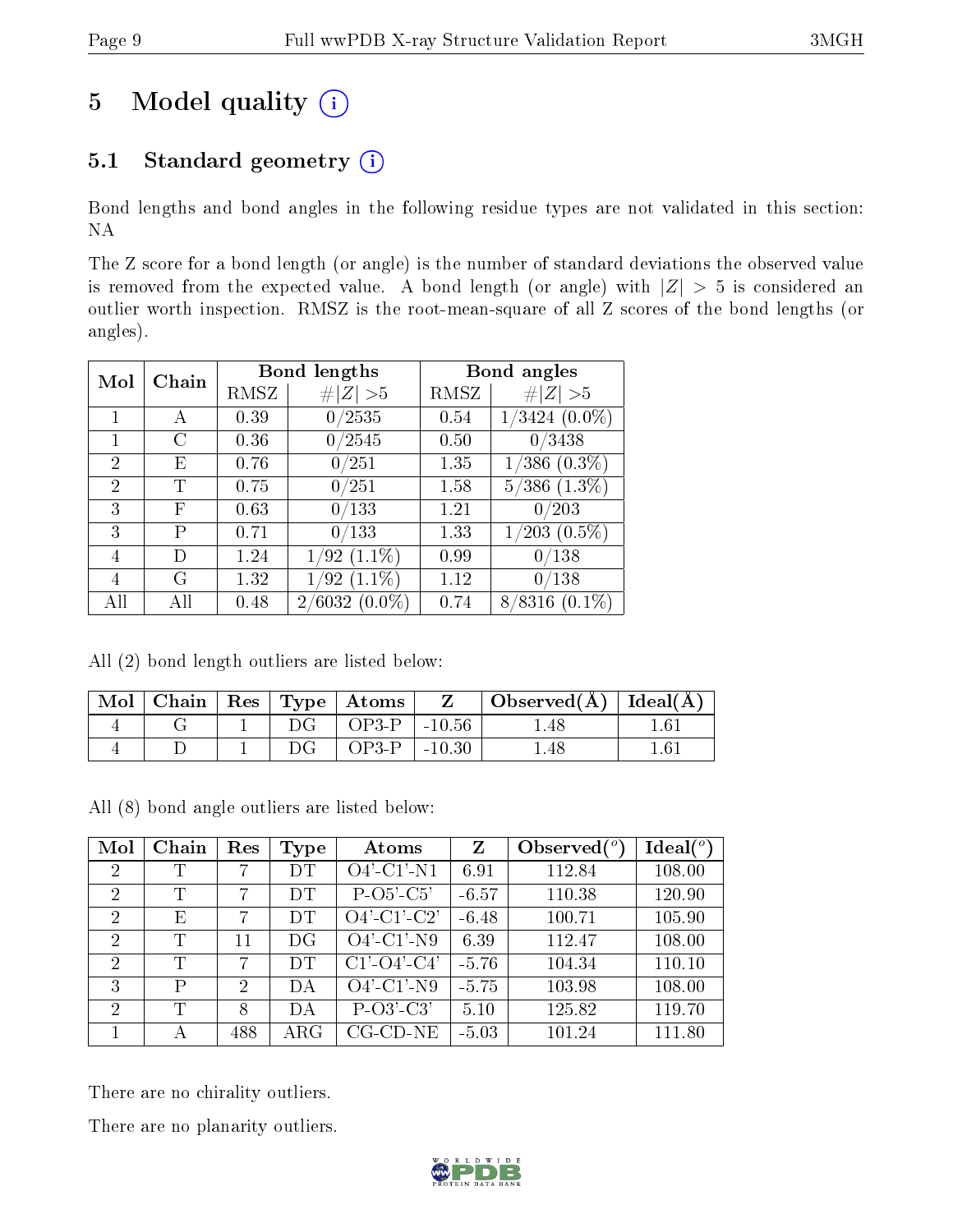### $5.2$  Too-close contacts  $(i)$

In the following table, the Non-H and H(model) columns list the number of non-hydrogen atoms and hydrogen atoms in the chain respectively. The H(added) column lists the number of hydrogen atoms added and optimized by MolProbity. The Clashes column lists the number of clashes within the asymmetric unit, whereas Symm-Clashes lists symmetry related clashes.

| Mol            | Chain                   | $Non-H$        | H (model)      | H(added)         | Clashes          | Symm-Clashes     |
|----------------|-------------------------|----------------|----------------|------------------|------------------|------------------|
| 1              | A                       | 2484           | $\overline{0}$ | 2465             | 47               | $\overline{0}$   |
| $\mathbf 1$    | $\overline{C}$          | 2493           | $\overline{0}$ | 2472             | $43\,$           | $\boldsymbol{0}$ |
| $\overline{2}$ | E                       | 224            | $\overline{0}$ | 125              | $\overline{7}$   | $\overline{0}$   |
| $\overline{2}$ | $\mathbf T$             | 224            | $\overline{0}$ | 125              | $\overline{4}$   | $\overline{0}$   |
| 3              | $\mathbf F$             | 119            | $\overline{0}$ | 69               | $\overline{4}$   | $\overline{0}$   |
| 3              | $\overline{\mathrm{P}}$ | 119            | $\overline{0}$ | 69               | $\mathbf 1$      | $\overline{0}$   |
| $\overline{4}$ | $\mathbf D$             | 83             | $\overline{0}$ | 45               | $\overline{3}$   | $\overline{0}$   |
| $\overline{4}$ | $\overline{G}$          | 83             | $\overline{0}$ | $\overline{45}$  | $\overline{3}$   | $\overline{0}$   |
| $\overline{5}$ | $\bf{A}$                | 1              | $\overline{0}$ | $\boldsymbol{0}$ | $\overline{0}$   | $\boldsymbol{0}$ |
| $\overline{5}$ | $\overline{C}$          | 3              | $\overline{0}$ | $\boldsymbol{0}$ | $\overline{0}$   | $\boldsymbol{0}$ |
| 6              | А                       | 171            | $\overline{0}$ | $\overline{0}$   | $\sqrt{6}$       | $\overline{0}$   |
| 6              | $\mathcal{C}$           | 126            | $\overline{0}$ | $\boldsymbol{0}$ | $\mathbf{1}$     | $\overline{0}$   |
| $\overline{6}$ | D                       | $\overline{7}$ | $\overline{0}$ | $\overline{0}$   | $\overline{0}$   | $\overline{0}$   |
| 6              | E                       | 14             | $\overline{0}$ | $\boldsymbol{0}$ | $\overline{0}$   | $\overline{0}$   |
| 6              | $\mathbf{F}$            | 7              | $\overline{0}$ | $\overline{0}$   | $\mathbf{1}$     | $\overline{0}$   |
| 6              | G                       | 6              | $\overline{0}$ | $\overline{0}$   | $\overline{0}$   | $\boldsymbol{0}$ |
| 6              | $\mathbf{P}$            | 11             | $\overline{0}$ | $\boldsymbol{0}$ | $\boldsymbol{0}$ | $\overline{0}$   |
| 6              | T                       | 19             | $\overline{0}$ | $\overline{0}$   | $\overline{0}$   | $\overline{0}$   |
| All            | All                     | 6194           | $\overline{0}$ | 5415             | 104              | $\boldsymbol{0}$ |

The all-atom clashscore is defined as the number of clashes found per 1000 atoms (including hydrogen atoms). The all-atom clashscore for this structure is 9.

All (104) close contacts within the same asymmetric unit are listed below, sorted by their clash magnitude.

| Atom-1              | Atom-2            | Interatomic    | Clash         |
|---------------------|-------------------|----------------|---------------|
|                     |                   | distance $(A)$ | overlap $(A)$ |
| 1: A: 534:THR: HG22 | 1:A:549:ARG:H     | 1.42           | 0.85          |
| 1: A:565:LEU:HD12   | 1: A:566: PRO:HD2 | 1.57           | 0.84          |
| 1:C:396:GLU:HG3     | 1:C:414:ALA:HB2   | 1.68           | 0.73          |
| 1: A:291:LYS:HE3    | 1: A:298: GLU:OE2 | 1.91           | 0.69          |
| 1:A:488:ARG:NH1     | 1:A:488:ARG:HG3   | 2.08           | 0.69          |
| 2:T:1:D C:H2'       | 2:T:2:DG:CS       | 2.29           | 0.68          |
| 1:C:504:LEU:HG      | 6:C:86:HOH:O      | 1.93           | 0.67          |
| 1:A:472:LYS:HE3     | 6:A:584:HOH:O     | 1.95           | 0.65          |
| 1:A:396:GLU:HG3     | 1:A:414:ALA:HB2   | 1.79           | 0.65          |

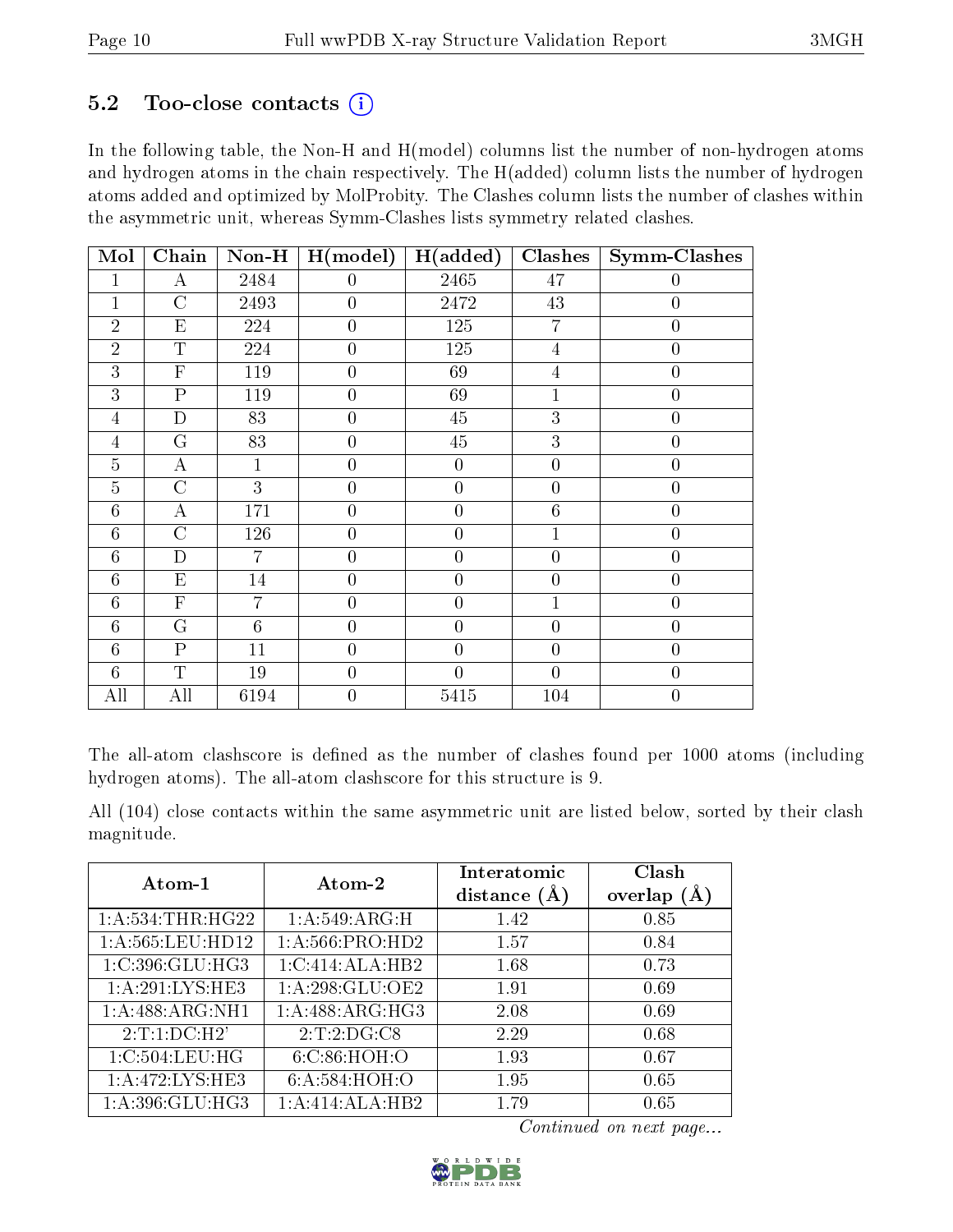| Communa from previous page |                              | Interatomic    | Clash         |
|----------------------------|------------------------------|----------------|---------------|
| Atom-1                     | Atom-2                       | distance $(A)$ | overlap $(A)$ |
| 1: A:357:PHE:CE2           | 1:A:366:GLN:HB2              | 2.32           | 0.64          |
| 1:C:498:GLU:HG2            | 1:C:530:HIS:O                | 1.98           | 0.63          |
| $3:$ F:3:DG:H2"            | $3:$ F:4:DT:H5'              | 1.81           | 0.63          |
| 1: A:464: GLY:HA2          | 2:T:9:DC:H5"                 | 1.81           | 0.63          |
| 2: E: 9: DC: H2'           | 2:E:10:DT:H71                | 1.79           | 0.62          |
| 1: A: 534: THR: HG22       | 1:A:549:ARG:N                | 2.14           | 0.62          |
| 1:C:378:LYS:HE3            | 1:C:379:HIS:CE1              | 2.34           | 0.62          |
| 1:A:445:SER:OG             | 1:C:441:ARG:HG3              | 2.00           | 0.62          |
| 2:E:1:DC:H2"               | 2:E:2:DG:H5'                 | 1.82           | 0.62          |
| 1:C:368:SER:O              | 1:C:369:LEU:HD23             | 2.00           | 0.61          |
| 1:C:537:VAL:HB             | 1:C:546:GLY:H                | 1.65           | 0.60          |
| 1:C:464:GLY:HA2            | 2:E:9:DC:H5"                 | 1.82           | 0.60          |
| 1:A:569:GLU:HG2            | 6: A:93: HOH:O               | 2.01           | 0.59          |
| 1:C:488:ARG:NH1            | $1:C:\overline{488:ARG:HG3}$ | 2.17           | 0.59          |
| 2: E: 1: DC: H2'           | 2:E:2:DG:CS                  | 2.38           | 0.58          |
| 1: A: 539: ASN: HB2        | 1: A:543: CYS:N              | 2.17           | 0.58          |
| 1:C:338:PHE:CZ             | 1:C:363:ILE:HD11             | 2.39           | 0.58          |
| 1:C:534:THR:HG23           | 1:C:551:LEU:HD11             | 1.85           | 0.58          |
| 4:G:1:DG:H2"               | 4:G:2:DC:H5'                 | 1.87           | 0.57          |
| 1:A:462:VAL:HG13           | 2:T:9:DC:H4'                 | 1.86           | 0.57          |
| 1:A:472:LYS:HD3            | 1:A:474:LEU:HD11             | 1.87           | 0.56          |
| 1:C:525:MET:HE1            | 1:C:532:LEU:HD21             | 1.88           | 0.56          |
| 3:P:1:DC:O5'               | 1:C:537:VAL:HG22             | 2.07           | 0.55          |
| 1:A:436:ASP:O              | 1: A: 437: GLY: C            | 2.44           | 0.55          |
| 1:C:267:TYR:OH             | 1:C:324:LYS:HE3              | 2.07           | 0.55          |
| 1:C:375:ILE:HD13           | 1:C:459:ASP:HB3              | 1.89           | 0.54          |
| 1:C:354:GLN:O              | 1:C:356:GLY:N                | 2.39           | 0.54          |
| 1:C:525:MET:HE1            | 1:C:532:LEU:HD11             | 1.88           | 0.54          |
| 1:C:462:VAL:CG1            | 2:E:9:DC:H4'                 | 2.39           | 0.53          |
| 1:A:357:PHE:HE2            | 1:A:366:GLN:HB2              | 1.72           | 0.53          |
| 1:C:378:LYS:O              | 1:C:378:LYS:HD2              | 2.09           | 0.52          |
| 1:A:488:ARG:HH11           | 1:A:488:ARG:HG3              | 1.74           | 0.52          |
| $2:E:7:DT:\overline{H2"}$  | 2: E: 8: DA: C8              | 2.44           | 0.52          |
| 1:C:350:GLN:O              | 1:C:354:GLN:HG3              | 2.08           | 0.52          |
| 1:C:479:LEU:O              | 1:C:484:ARG:HG3              | 2.09           | 0.52          |
| 1:A:317:LEU:HD13           | 6: A:67: HOH:O               | 2.10           | 0.51          |
| 1: A: 435: PRO:HG2         | 6:A:594:HOH:O                | 2.10           | 0.51          |
| 1:C:379:HIS:CE1            | 1:C:486:HIS:CG               | 2.99           | 0.50          |
| $3:$ F:1:DC:H2"            | $3:$ F:2:DA:O5'              | 2.11           | 0.50          |
| 1:A:315:GLU:O              | 1:A:319:SER:HB2              | 2.12           | 0.50          |
| 1: A:534:THR:CG2           | 1: A:549: ARG:H              | 2.19           | 0.50          |

Continued from previous page.

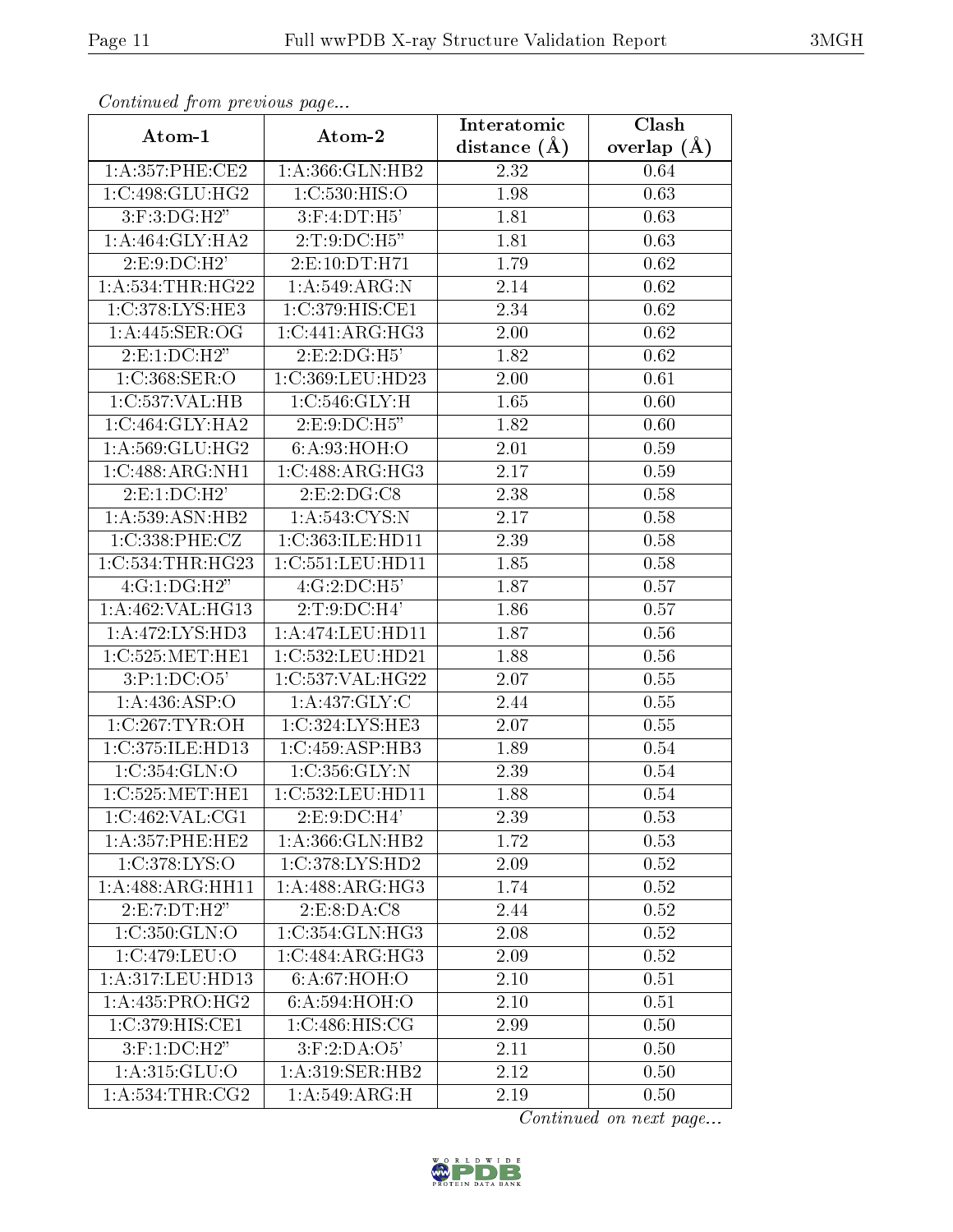| Commaca jioni previvus page |                           | Interatomic       | Clash           |
|-----------------------------|---------------------------|-------------------|-----------------|
| Atom-1                      | Atom-2                    | distance $(\AA)$  | overlap $(\AA)$ |
| 1:C:488:ARG:HH11            | 1:C:488:ARG:HG3           | 1.77              | 0.49            |
| 1: A:438:ARG:CB             | 1:A:440:HIS:CE1           | 2.95              | 0.49            |
| 2:T:1:D C:H2"               | 2:T:2:DG:H5'              | 1.95              | 0.49            |
| 1:C:267:TYR:CE1             | 1:C:275:ARG:HD2           | 2.48              | 0.49            |
| 1:C:394:GLU:HB2             | 1:C:479:LEU:HD11          | 1.93              | 0.49            |
| 1:C:398:THR:HG21            | 1:C:456:PHE:CD1           | 2.48              | 0.48            |
| 1: A:267:TYR:CZ             | 1:A:275:ARG:HD2           | 2.48              | 0.48            |
| 1:A:350:GLN:O               | 1: A:354: GLN: HG2        | 2.14              | 0.48            |
| 4:G:1:DG:C2'                | 4:G:2:DC:H5'              | 2.44              | 0.48            |
| 4: D: 3: DC: H2"            | 4:D:4:DG:CS               | 2.49              | 0.48            |
| 1:A:435:PRO:HA              | 1: A:496: TYR: CD1        | 2.49              | 0.47            |
| 1:A:554:PRO:HD2             | 1:A:558:ASP:OD2           | 2.14              | 0.47            |
| 1:A:267:TYR:CE1             | 1:A:275:ARG:HD2           | 2.50              | 0.47            |
| 1: A:431:LEU:HD23           | 1:A:503:LEU:HD13          | 1.96              | 0.47            |
| 1:C:363:ILE:O               | 1:C:367:ALA:HB3           | 2.15              | 0.47            |
| 1:A:368:SER:HA              | 6: A:641: HOH:O           | 2.15              | 0.46            |
| 1:A:406:PHE:CE1             | 1:A:446:ARG:HB3           | 2.51              | 0.46            |
| 1:C:264:ALA:HB2             | 1:C:279:TYR:HB3           | 1.97              | 0.46            |
| 1:C:256:ILE:HD13            | 1:C:313:ILE:HG23          | 1.98              | 0.46            |
| 1:C:342:TRP:CZ2             | $3:$ F:5:DA:H4'           | 2.51              | 0.45            |
| 1: A:523: LYS: HE3          | 1:A:563:LEU:O             | 2.17              | 0.45            |
| 1: A:261: GLU:HG3           | 1: A:283: ILE: HD13       | 1.98              | 0.45            |
| $3:$ F:1:DC:H6              | $3:$ F:1:DC:O5'           | 2.00              | 0.45            |
| 1:C:434:HIS:HA              | 1:C:435:PRO:HD3           | 1.87              | 0.44            |
| 1:A:251:ASN:HD21            | 1:A:254:LEU:HA            | 1.82              | 0.44            |
| 1: A:435: PRO:HA            | 1: A:496:TYR:CE1          | 2.51              | 0.44            |
| 1:C:357:PHE:O               | 1:C:358:ARG:HD3           | 2.17              | 0.44            |
| 4:D:1:DG:C2'                | $4:D:2:DC:\overline{H5'}$ | 2.47              | 0.44            |
| 1: A:519: LEU: HD22         | 1:A:565:LEU:HD22          | 2.00              | 0.44            |
| 1:A:539:ASN:HB2             | 1: A:543: CYS:CB          | 2.48              | 0.43            |
| 1:C:434:HIS:O               | 1:C:496:TYR:HB2           | 2.18              | 0.43            |
| 1:A:290:HIS:CE1             | 1:A:291:LYS:HD3           | 2.53              | 0.43            |
| 1:A:434:HIS:CE1             | 1: A: 436: ASP: HB3       | 2.53              | 0.43            |
| 1:C:537:VAL:HB              | 1:C:546:GLY:N             | 2.33              | 0.43            |
| 2: E: 9: DC: C2'            | 2:E:10:DT:H71             | 2.48              | 0.42            |
| 1:C:278:GLY:HA3             | $4:\overline{G:1:DG:H1}$  | 2.01              | 0.42            |
| 1:A:462:VAL:HB              | 1:A:474:LEU:HB2           | 2.02              | 0.42            |
| 1:A:394:GLU:HB2             | 1:A:479:LEU:HD11          | 2.01              | 0.41            |
| 1:C:322:LEU:HA              | 1:C:322:LEU:HD12          | 1.82              | 0.41            |
| 1: A:281:LYS:HE2            | 6:A:626:HOH:O             | $\overline{2}.20$ | 0.41            |
| 1:A:434:HIS:HA              | 1: A: 435: PRO: HD3       | 1.84              | 0.41            |

Continued from previous page.

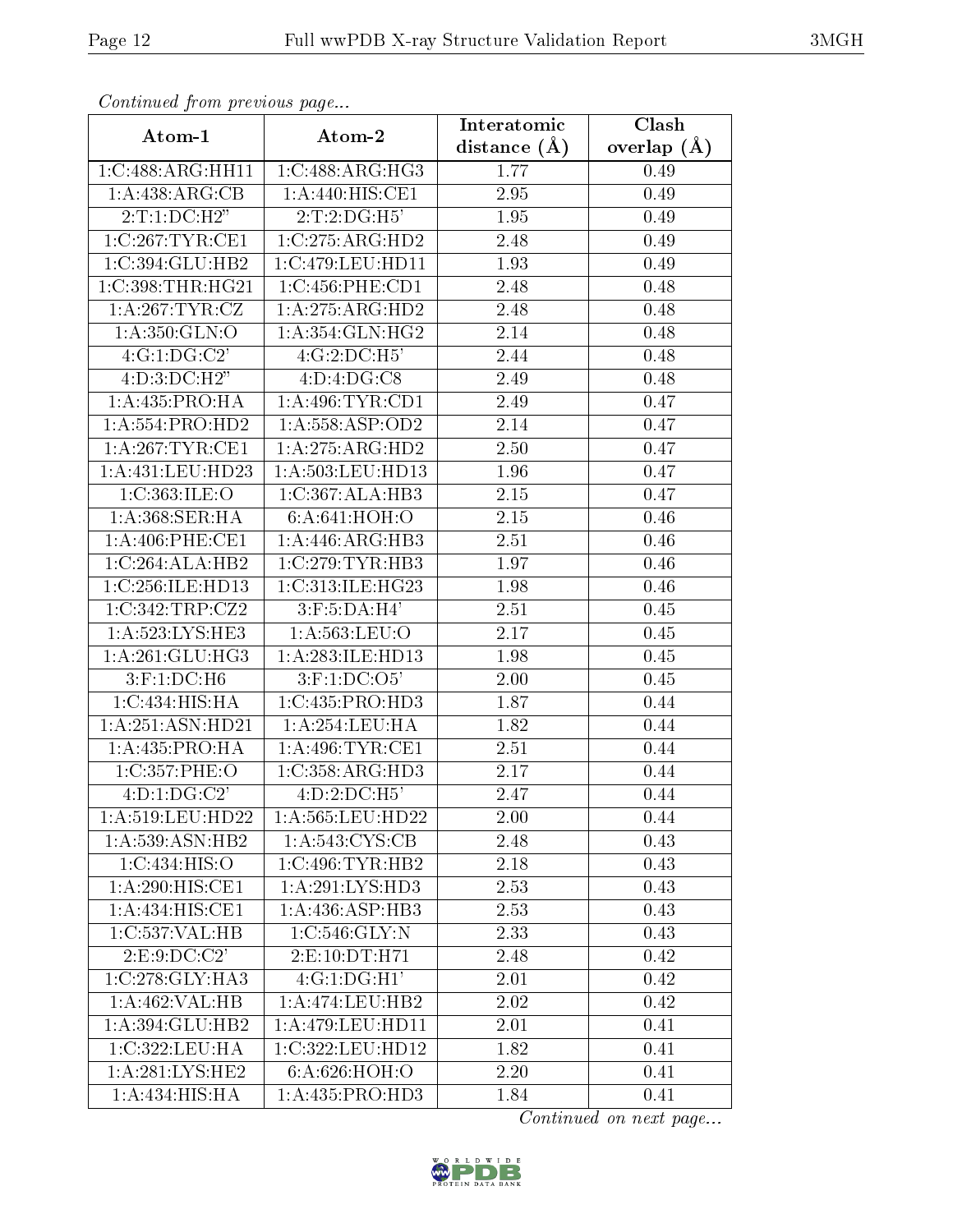| Atom-1           | Atom-2              | Interatomic    | Clash         |
|------------------|---------------------|----------------|---------------|
|                  |                     | distance $(A)$ | overlap $(A)$ |
| 1:C:415:CYS:HA   | 1:C:419:ARG:HB2     | 2.03           | 0.41          |
| 1:C:436:ASP:OD2  | 1:C:439:SER:OG      | 2.32           | 0.41          |
| 1:C:478:ARG:HE   | 1:C:486:HIS:CE1     | 2.37           | 0.41          |
| 1:A:375:ILE:HD13 | 1:A:459:ASP:HB3     | 2.01           | 0.41          |
| 1:C:354:GLN:O    | 1:C:355:GLN:C       | 2.58           | 0.41          |
| 1:C:398:THR:HG21 | 1:C:456:PHE:CE1     | 2.57           | 0.41          |
| 4:D:1:DG:H2"     | $4:D:2:D\\C:H5'$    | 2.01           | 0.41          |
| 1: A:499: PHE:O  | 1: A: 503: LEU: HB2 | 2.20           | 0.40          |
| 1:C:275:ARG:HB2  | 1:C:275:ARG:HE      | 1.73           | 0.40          |
| 1:A:384:LEU:HD23 | 1: A: 384: LEU: HA  | 1.71           | 0.40          |
| 1:A:438:ARG:CB   | 1: A:440: HIS: HE1  | 2.33           | 0.40          |
| 1:C:488:ARG:HG2  | 6:F:215:HOH:O       | 2.21           | 0.40          |
| 1:A:434:HIS:CD2  | 1: A: 439: SER: HB2 | 2.57           | 0.40          |

Continued from previous page...

There are no symmetry-related clashes.

### 5.3 Torsion angles  $(i)$

#### 5.3.1 Protein backbone (i)

In the following table, the Percentiles column shows the percent Ramachandran outliers of the chain as a percentile score with respect to all X-ray entries followed by that with respect to entries of similar resolution.

The Analysed column shows the number of residues for which the backbone conformation was analysed, and the total number of residues.

| Mol | Chain | Analysed                      | Favoured       | Allowed   Outliers |          | Percentiles        |
|-----|-------|-------------------------------|----------------|--------------------|----------|--------------------|
|     |       | $315/329$ (96\%)   306 (97\%) |                | $7(2\%)$           | $2(1\%)$ | 25 <br>36          |
|     |       | $319/329$ (97\%)   301 (94\%) |                | 15(5%)             | $3(1\%)$ | 17 <br>$\sqrt{25}$ |
| All | All   | 634/658 $(96\%)$              | $  607 (96\%)$ | 22(4%)             | $5(1\%)$ | 29<br>19           |

All (5) Ramachandran outliers are listed below:

| Mol | Chain | Res | <b>Type</b> |
|-----|-------|-----|-------------|
|     |       | 355 | <b>GLN</b>  |
|     | 0     | 541 | <b>HIS</b>  |
|     | ( )   | 354 | <b>GLN</b>  |
|     |       | 438 | $\rm{ARG}$  |
|     |       | 437 | GLY         |

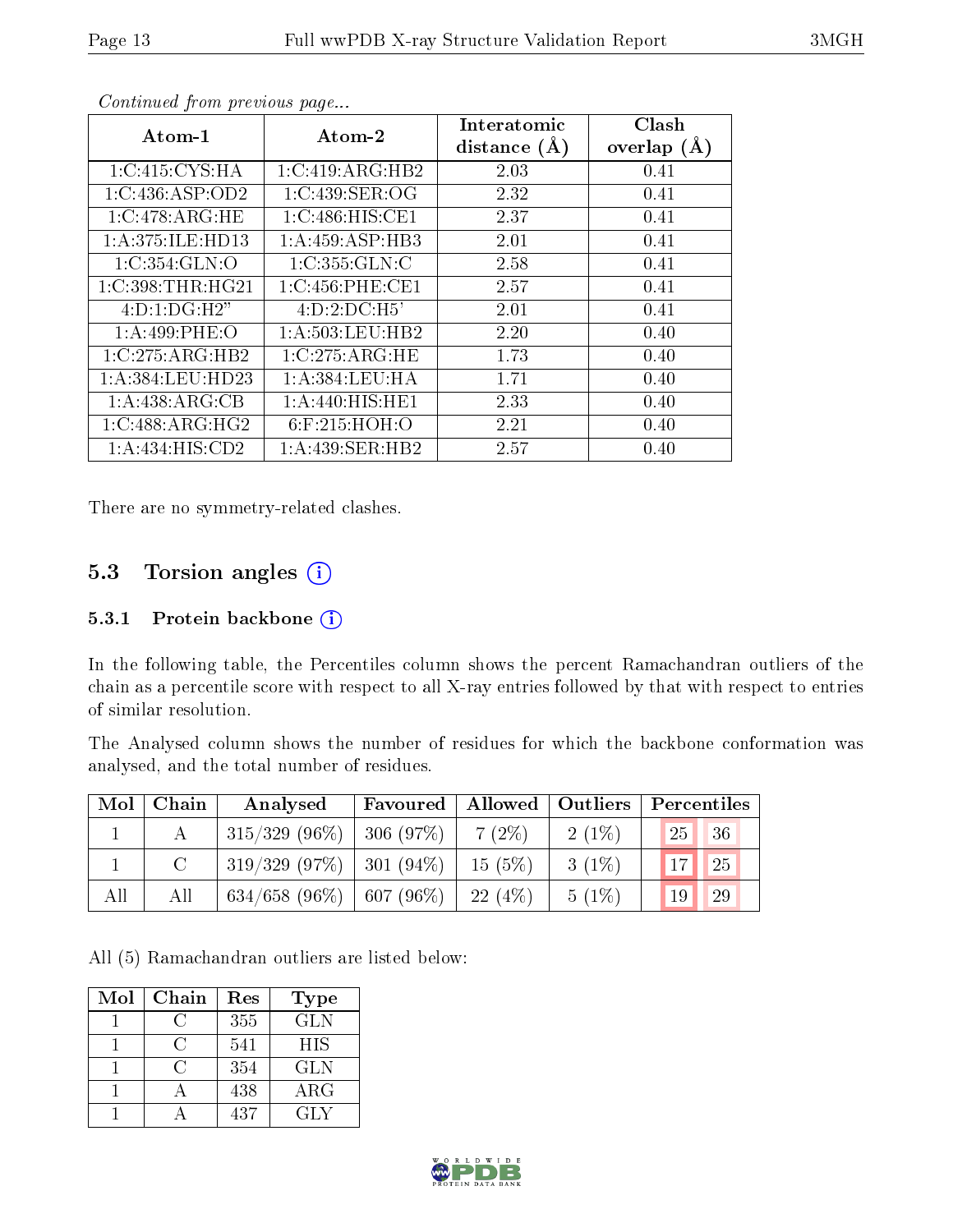#### 5.3.2 Protein sidechains  $(i)$

In the following table, the Percentiles column shows the percent sidechain outliers of the chain as a percentile score with respect to all X-ray entries followed by that with respect to entries of similar resolution.

The Analysed column shows the number of residues for which the sidechain conformation was analysed, and the total number of residues.

| Mol | Chain  | Analysed        | Rotameric     | Outliers | Percentiles |  |
|-----|--------|-----------------|---------------|----------|-------------|--|
|     |        | $261/275(95\%)$ | $257(98\%)$   | $4(2\%)$ | 80 <br>65   |  |
|     | $\cap$ | $260/275(94\%)$ | 259 $(100\%)$ | $1(0\%)$ | 96 <br> 91  |  |
| All | All    | $521/550$ (95%) | 516 $(99\%)$  | $5(1\%)$ | 88<br>76    |  |

All (5) residues with a non-rotameric sidechain are listed below:

| Mol | Chain | Res | Type |
|-----|-------|-----|------|
|     |       | 250 | THR. |
|     |       | 436 | ASP  |
|     |       | 474 | LEU  |
|     |       | 534 | THR. |
|     |       | 408 | SER. |

Some sidechains can be flipped to improve hydrogen bonding and reduce clashes. All (3) such sidechains are listed below:

| Mol | Chain | Res | Type |
|-----|-------|-----|------|
|     |       | 290 | ᅴᄓ   |
|     |       | 539 |      |
|     |       | 379 |      |

#### $5.3.3$  RNA  $(i)$

There are no RNA molecules in this entry.

#### 5.4 Non-standard residues in protein, DNA, RNA chains  $(i)$

There are no non-standard protein/DNA/RNA residues in this entry.

#### 5.5 Carbohydrates  $(i)$

There are no carbohydrates in this entry.

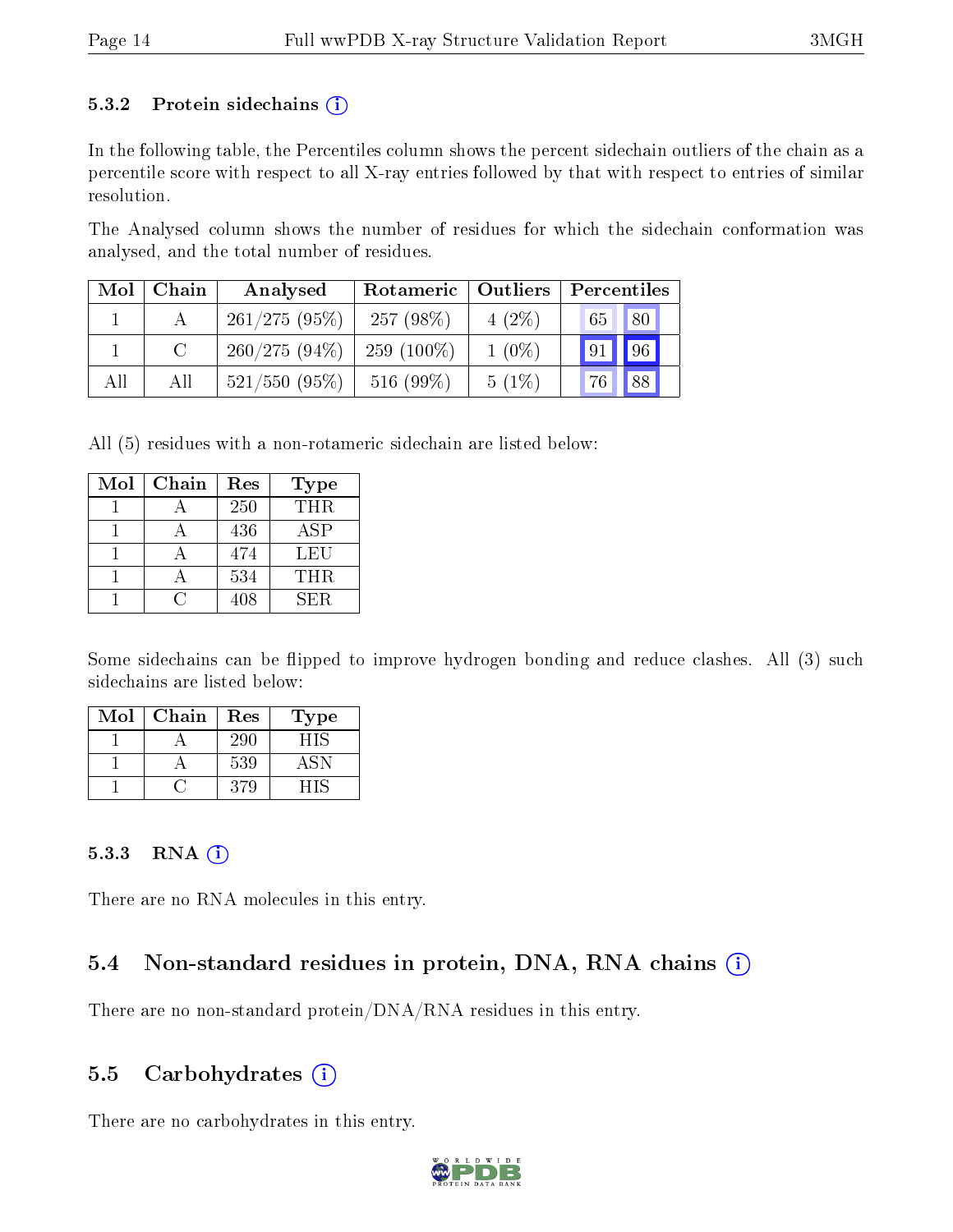### 5.6 Ligand geometry (i)

Of 4 ligands modelled in this entry, 4 are monoatomic - leaving 0 for Mogul analysis. There are no bond length outliers. There are no bond angle outliers. There are no chirality outliers. There are no torsion outliers. There are no ring outliers.

No monomer is involved in short contacts.

### 5.7 [O](https://www.wwpdb.org/validation/2017/XrayValidationReportHelp#nonstandard_residues_and_ligands)ther polymers (i)

There are no such residues in this entry.

#### 5.8 Polymer linkage issues (i)

There are no chain breaks in this entry.

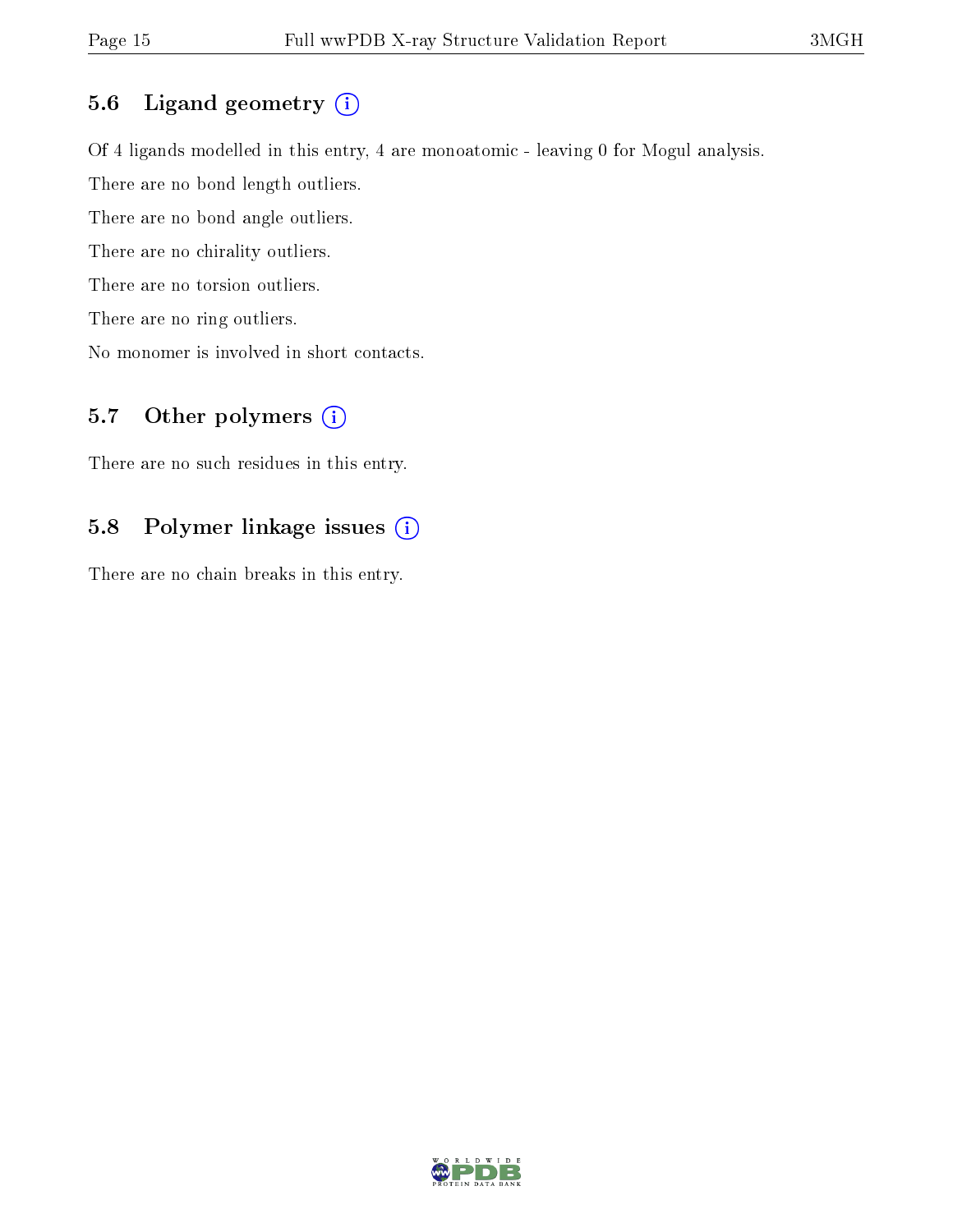## 6 Fit of model and data  $(i)$

### 6.1 Protein, DNA and RNA chains  $(i)$

In the following table, the column labelled  $#RSRZ> 2'$  contains the number (and percentage) of RSRZ outliers, followed by percent RSRZ outliers for the chain as percentile scores relative to all X-ray entries and entries of similar resolution. The OWAB column contains the minimum, median,  $95<sup>th</sup>$  percentile and maximum values of the occupancy-weighted average B-factor per residue. The column labelled ' $Q< 0.9$ ' lists the number of (and percentage) of residues with an average occupancy less than 0.9.

| Mol            | Chain        | Analysed          | ${ <\hspace{-1.5pt}{\mathrm{RSRZ}} \hspace{-1.5pt}>}$ | $\#\text{RSRZ}{>}2$                 | $OWAB(A^2)$    | Q<0.9            |
|----------------|--------------|-------------------|-------------------------------------------------------|-------------------------------------|----------------|------------------|
| 1              | $\mathbf{A}$ | $319/329(96\%)$   | $-0.30$                                               | 93<br>$(0\%)$<br>$\mathbf{1}$<br>94 | 28, 40, 61, 80 | $\left( \right)$ |
| $\mathbf{1}$   | $\rm C$      | $321/329$ (97%)   | $-0.16$                                               | $3(0\%)$<br>82<br>84                | 26, 46, 69, 82 | $\Omega$         |
| $\overline{2}$ | E            | $11/11$ $(100\%)$ | $-0.43$                                               | 100<br>100<br>0                     | 37, 47, 59, 65 | $\Omega$         |
| $\overline{2}$ | T            | $11/11$ $(100\%)$ | $-0.28$                                               | <b>100</b><br>100<br>$\overline{0}$ | 37, 41, 51, 52 | $\Omega$         |
| 3              | $\mathbf{F}$ | $6/6$ (100\%)     | $-0.38$                                               | 100<br>100<br>0                     | 36, 42, 60, 67 | $\Omega$         |
| 3              | $\mathbf{P}$ | $6/6$ (100\%)     | $-0.46$                                               | 100<br>100<br>$\left( \right)$      | 31, 34, 40, 48 | $\Omega$         |
| $\overline{4}$ | D            | $4/4$ (100\%)     | $-0.48$                                               | 100<br>100<br>0                     | 35, 36, 44, 50 | $\Omega$         |
| $\overline{4}$ | G            | $4/4$ (100\%)     | $-0.32$                                               | 100<br>100<br>$\overline{0}$        | 39, 43, 44, 49 | $\theta$         |
| All            | All          | 682/700 (97%)     | $-0.24$                                               | 88<br>$4(0\%)$<br>89                | 26, 42, 67, 82 | $\theta$         |

All (4) RSRZ outliers are listed below:

| Mol | Chain | Res | Type       | <b>RSRZ</b> |
|-----|-------|-----|------------|-------------|
|     |       | 354 | <b>GLN</b> | 2.7         |
|     |       | 363 | ШE         | 2.3         |
|     |       | 353 | TYR        | 2.2         |
|     |       | 352 | TRP        | 2.1         |

### 6.2 Non-standard residues in protein, DNA, RNA chains (i)

There are no non-standard protein/DNA/RNA residues in this entry.

#### 6.3 Carbohydrates (i)

There are no carbohydrates in this entry.